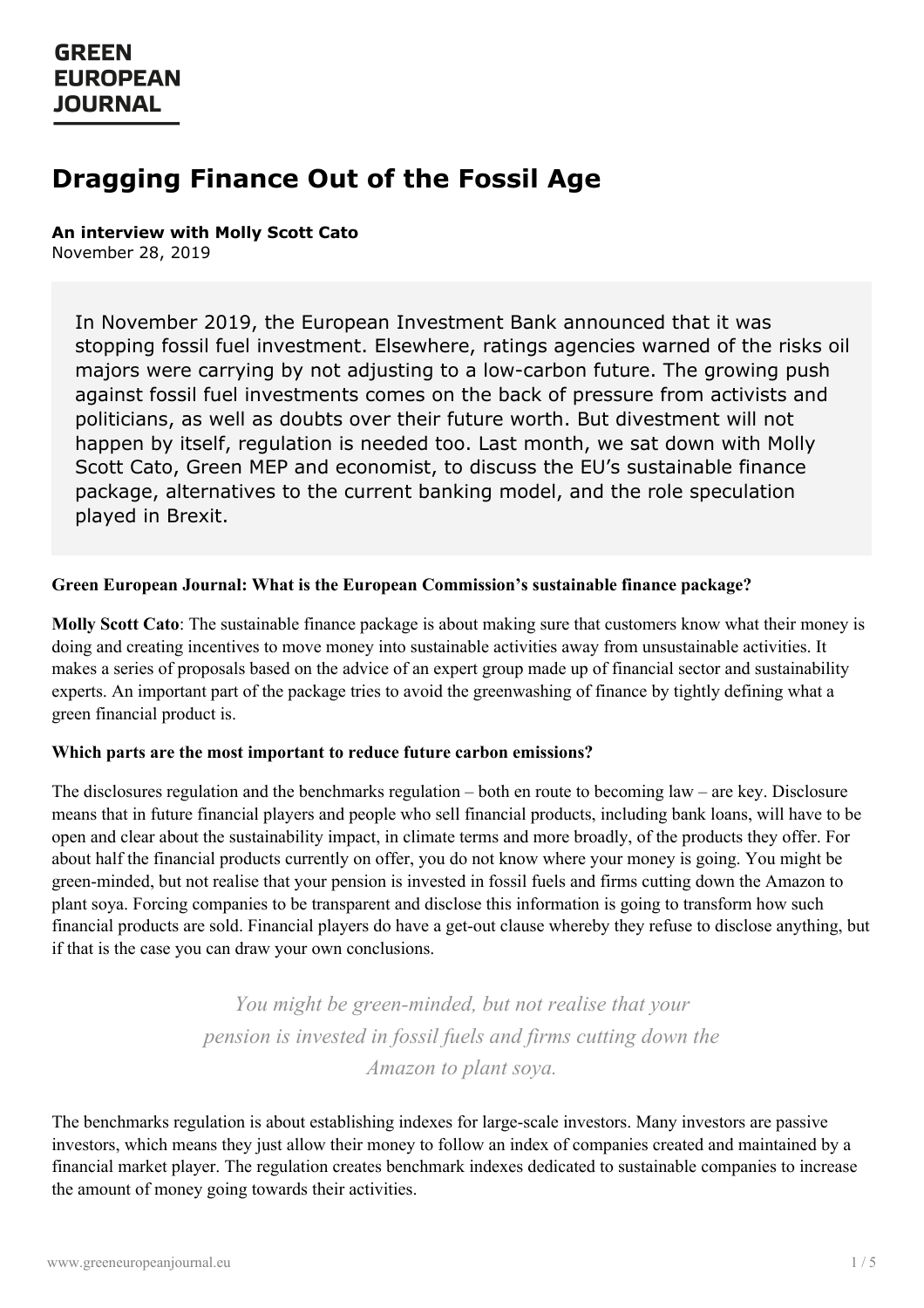The Paris-aligned benchmark will label the greenest activities out there. If you are a university pension fund and you have decided to only invest in sustainable firms, this index will make sure that your money is only channelled in renewable energy companies, electric car producers, and the like. The climate transition benchmark is about incentivising the transition. Funds invested in this benchmark can go to companies that might be high-energy companies but which are moving rapidly towards greater sustainability. Companies will have to prove that they are on the right path to be included. A cement company that might today be producing large amounts of emissions but that is working to align with the Paris agreement will be better able to attract investment through this index.

#### **How is sustainability defined?**

There is a third regulation on taxonomy about defining sustainability for sustainable investment. It is still being negotiated but hopefully will be completed by the end of the year. There has been a lot of argument over whether nuclear or airport investment should be excluded from products marketed as sustainable. I find these considerations incredible, but the right-wing parties argue that even sustainable product should be allowed a certain amount of fossil fuels. This is the agenda's weakness and some countries are looking to block progress and water down.

> *The sustainable finance agenda is about clearly signalling that we are going to remove fossil fuels from our economy.*

#### **Is it fair to say sustainable finance is more about encouraging greener forms of investment rather than stopping more money going into fossil fuels?**

The sustainable finance agenda is about clearly signalling that we are going to remove fossil fuels from our economy. As a British Green, I want that to happen by 2030. The European Union has sort of, nearly reached the point of saying 2050, even though some of the Visegrád countries such as Poland are holding it back. If that is the case, then fossil fuels should not be in the portfolio of any pension funds because come 2050, that investment will be worthless. Direct measures such as the energy package will eliminate fossil fuels, but signalling to the markets that they should move their money elsewhere is crucial too.

#### **How has the financial sector reacted to these proposals?**

The insurance and pensions industries have been leading on this agenda. The pensions industry has to take a longterm perspective and the insurance industry is already bearing the costs of climate change and other aspects of the environmental crisis as well. An insurance firm insuring a farm cares about nitrogen cycles and soil erosion because that is what the farm's value is based on. Insurers have to focus on the actual material value of what they are insuring, and so sustainability is key.

Some of the investment houses are not so positive but only the fossil fuel companies have pushed back. The financial players mostly think about what they can profit from. If we can successfully signal that fossil fuels will lose their value, they'll follow to maintain their profits.

> *[Ins](https://www.greeneuropeanjournal.eu)urers have to focus on the actual material value of what they are insuring, and so sustainability is key.*

A recent *[Guardian](https://www.theguardian.com/environment/2019/oct/09/revealed-20-firms-third-carbon-emissions)* [report](https://www.theguardian.com/environment/2019/oct/09/revealed-20-firms-third-carbon-emissions) that showed that just 20 companies are responsible for about one third of modern era emissions. How should we deal with the fossil fuel giants, when ultimately we want their whole business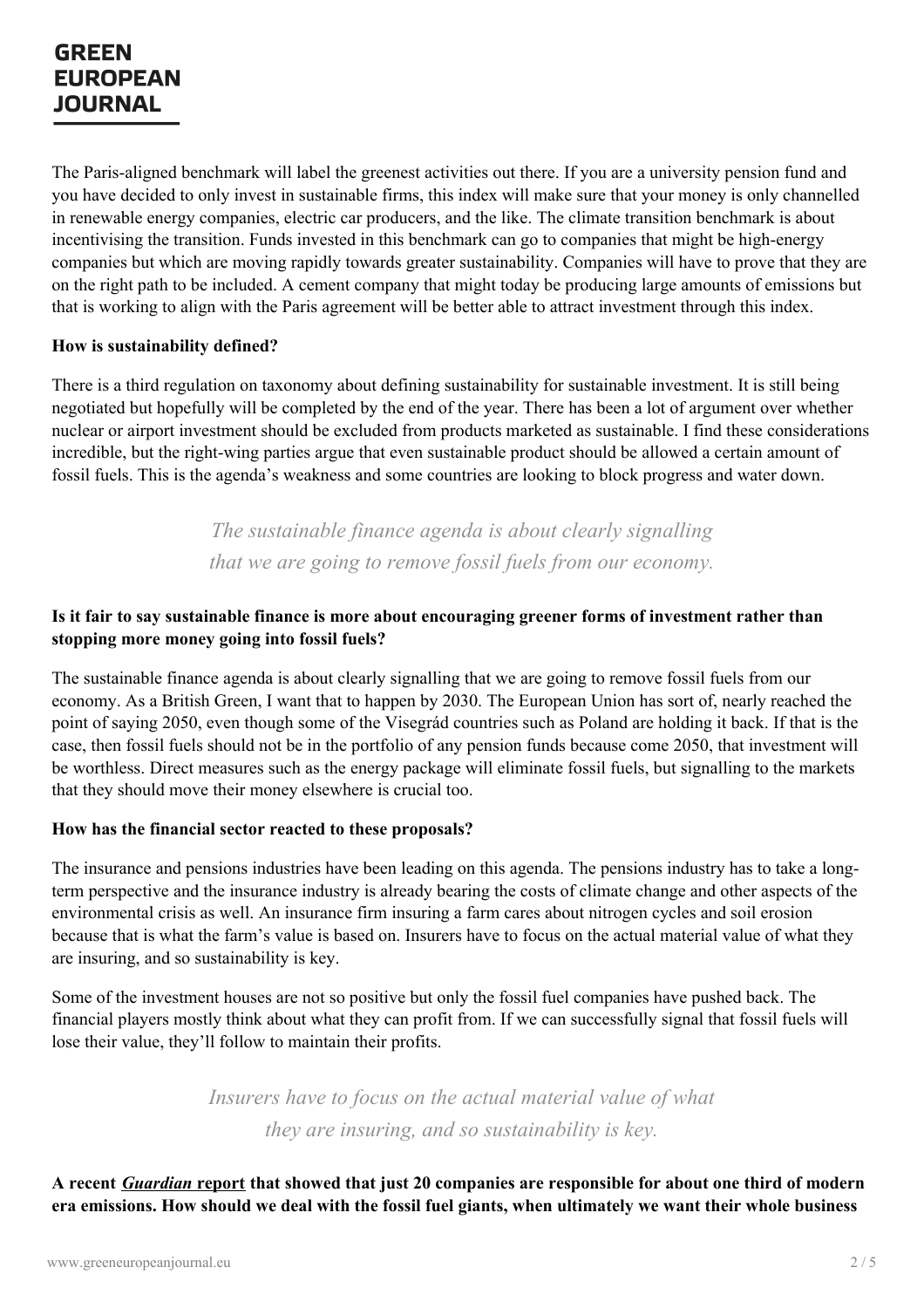## **GREEN EUROPEAN JOURNAL**

#### **model to be destroyed?**

The fossil fuel giants have lied for years. They knew. Exxon knew in the 1970s that what they produced was going to destroy the climate and still lied about it. For 40 years, they have been encouraging the production of oil and blocking the development of electric cars. As Extinction Rebellion says, they should have told the truth [read more about XR's [demands](https://www.greeneuropeanjournal.eu/time-to-rebel-civil-disobedience-for-the-planet/)]. The climate emergency is on the fossil fuel companies, as are the deaths that will be caused by climate change.

The value of fossil fuel companies has not plummeted so we need to be clearer and sustainable finance is a part of that. Some politicians are less firm and still see a place for these companies. Fossil fuel companies are playing a game of chicken with humanity. They bet that if they lobby and keep the pressure on, the climate and sustainability agenda will go away. We have to be serious that their profits will not prevail over the future.

> *Fossil fuel companies are playing a game of chicken with humanity. We need to be clearer and sustainable finance is a part of that.*

Fossil fuel subsidies need to end immediately and fossil fuel lobbyists banned from stalking the corridors of power. In March 2019, I joined other Greens/EFA MEPs to call for the removal of [ExxonMobil's](https://www.euractiv.com/section/climate-environment/news/exxon-lobbyists-allowed-to-keep-eu-access-badges/) access to the European Parliament. We need and higher taxes that make the polluter pay such as restoring the fuel tax escalator in the UK and introducing a frequent flier levy for the 15 per cent of people making 70 per cent of all flights. Ultimately, carbon taxes and carbon rationing is required to rapidly drive the transition away from fossil fuels.

#### **Closing down the coal pits caused deep, long-lasting damage to regions and communities across the UK.** What can be done to make sure the same thing does happen again to workers in the oil and gas industry?

The Greens were the first political party to advocate a [Green](https://www.greenparty.org.uk/archive/news-archive/3493.html) New Deal some 10 years ago. Large-scale public investment will see the mass insulation of homes and buildings and a transport revolution with substantial investment in trains and buses, as well as cycling and walking. The research, development, and production of renewable energy resources are vital components of the Green New Deal. This potential can bring about a socially just transition with hundreds of thousands of quality jobs allowing for the transfer of skills from the dirty industries of old to the new green businesses of the future.

> *The research, development, and production of renewable energy resources are vital components of the Green New Deal.*

#### **Moving back to the world of finance, what can central banks do to make the financial system more ecologically sustainable?**

Christine Lagarde, the new president of the European Central Bank, is responsible for the Systemic Risk Board. This board should already have carried out carbon stress tests on all European banks. We know that carbon assets are going to be eliminated within the next 30 years, so banks should be writing down the value of those assets and eliminating them from their holdings. I previously questioned Mario Draghi on this but so far the Systemic Risk Board has not done this part of its job.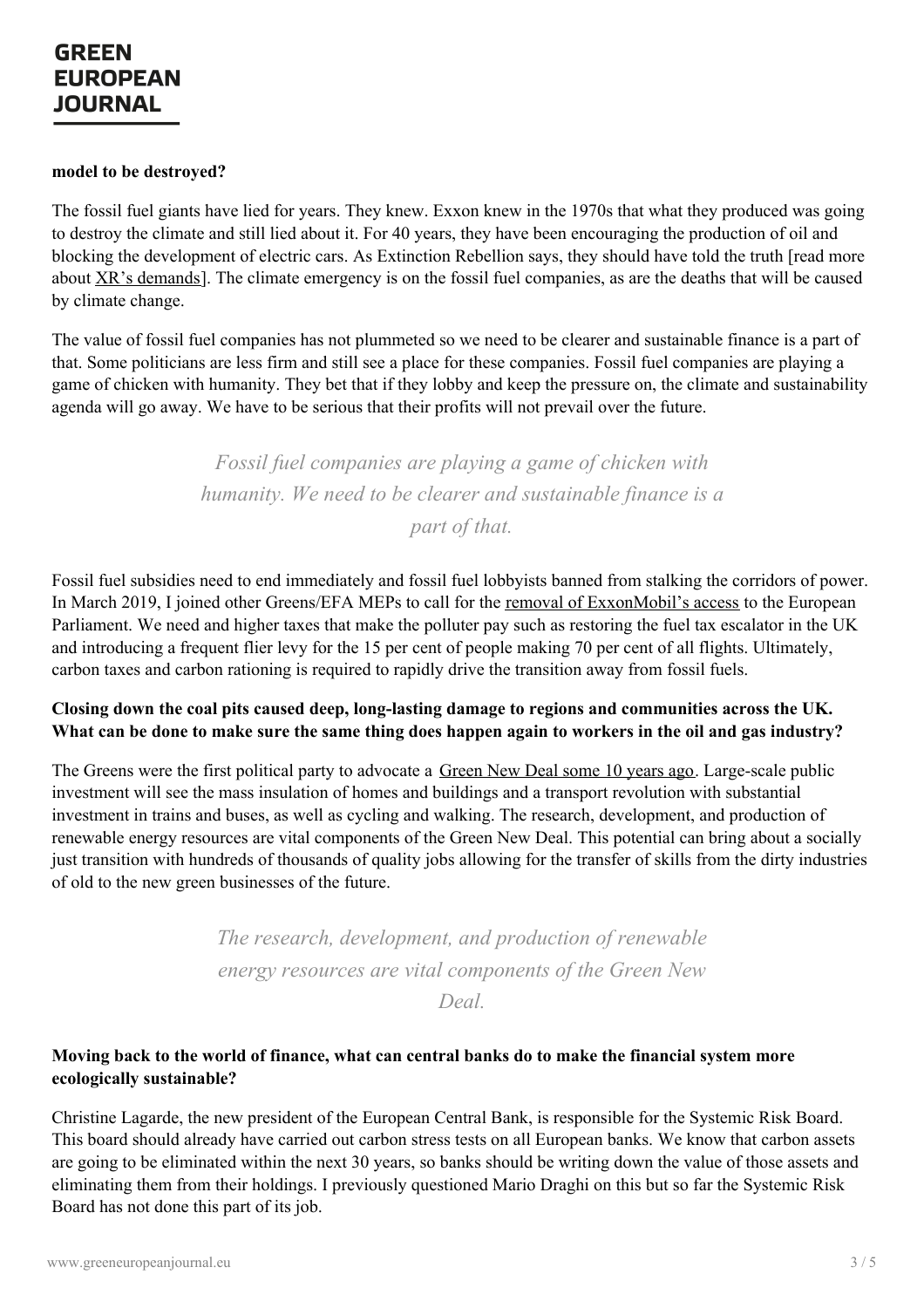# **EUROPEAN JOURNAL**

*Neutrality makes no sense when it means risking the future destruction of humanity itself.*

Quantitative easing is another major concern. It is absurd that the central bank buys fossil fuel bonds as part of measures to support the European economy [read more about [quantitative](https://www.greeneuropeanjournal.eu/the-future-of-money-as-an-institution/) easing]. What they should be doing is working with the European Investment Bank to create bonds to fund infrastructure such as the electrification of bridges and railways. If we're creating free money, it should go to the sustainability transition, not to the fossil fuel companies, which is what they've done for the past five years. The central bank jargon for this is market neutrality, but neutrality makes no sense when it means building up financial risk through the accumulation of stranded assets and, more importantly, risking the future destruction of humanity itself.

#### **In recent decades, finance has not been sustainable, both ecologically and more generally. To what extent can we reform finance to avoid a future crash?**

Reforming finance is not difficult; it is a question of political will. Most of what happens in the world of finance has no social value at all and is effectively gambling. A tiny number of people make profits by moving money, while only a small proportion of the European banking system touches the real economy.

The same risks and instabilities that led to the financial crisis are being built up again. Securitisation, chopping up and repackaging debt to obscure the risks, has been regulated by the EU. Our position was that securitisation should not happen full stop. People should not be permitted to gamble on whether other people will default on a mortgage or a student loan, as that gamble brings no social value and only builds in instability. Lessons were learnt after the past crash, but politically they have been ignored.

#### **What institutions or concepts could be the pillars of an alternative green financial system?**

It is not that we need new institutions, we need to overhaul the ones we have got. If the European Central Bank were to abide by its existing requirements, it would not permit products that create instability and no social value, including in terms of sustainability. Political will is needed from the regulators and legislators, and determination from the head of the central bank. Maybe Lagarde will. Education and culture change is also important. Most central bankers do not have a clue about sustainability. But sustainability and ecology should be prerequisites for working in a central bank.

The financial crisis created a strong movement that is now challenging the self-serving banking model. Public and cooperative banks play a significant role in the transition to a more stable and green financial system. It is encouraging to see a system of public banks embedded in local communities emerging. Banks such as the South West Mutual in the region I represent in South West England are necessary to make sure that when money is created we all benefit.

#### You have researched many of the people behind the Leave [campaign](https://badboysofbrexit.com/the-complete-list-of-bad-boys/). To what extent were some of the **backers of Brexit motivated by their own financial interests? What are they hoping to get from Brexit?**

Short selling [thrives](https://www.greeneuropeanjournal.eu) on volatility in the market. Companies and currencies need to be losing and gaining value for short sellers to make their money. When Michel Barnier comes out and says there'll be a deal, the pound shoots up in value. When a deal is looking unlikely, the value plunges. Forward information about those movements lets you gamble and make large amounts of money. Crispin Odey, a hedge fund manager who backed Brexit, made 200 million pounds on the night of the 2016 [referendum.](https://www.independent.co.uk/news/uk/politics/hedge-fund-manager-describes-moment-he-won-220-million-brexit-vote-the-morning-has-gold-in-its-mouth-a7323626.html) He found out at some point that Leave was going to win and he sold the pound. That is [allegedly](https://www.bloomberg.com/news/features/2018-06-25/brexit-big-short-how-pollsters-helped-hedge-funds-beat-the-crash) why Nigel Farage was on TV saying that Leave had lost. [Conflicts](https://www.theguardian.com/politics/2019/sep/26/brexit-party-meps-are-eus-biggest-earners-in-second-jobs-study-finds) of interest